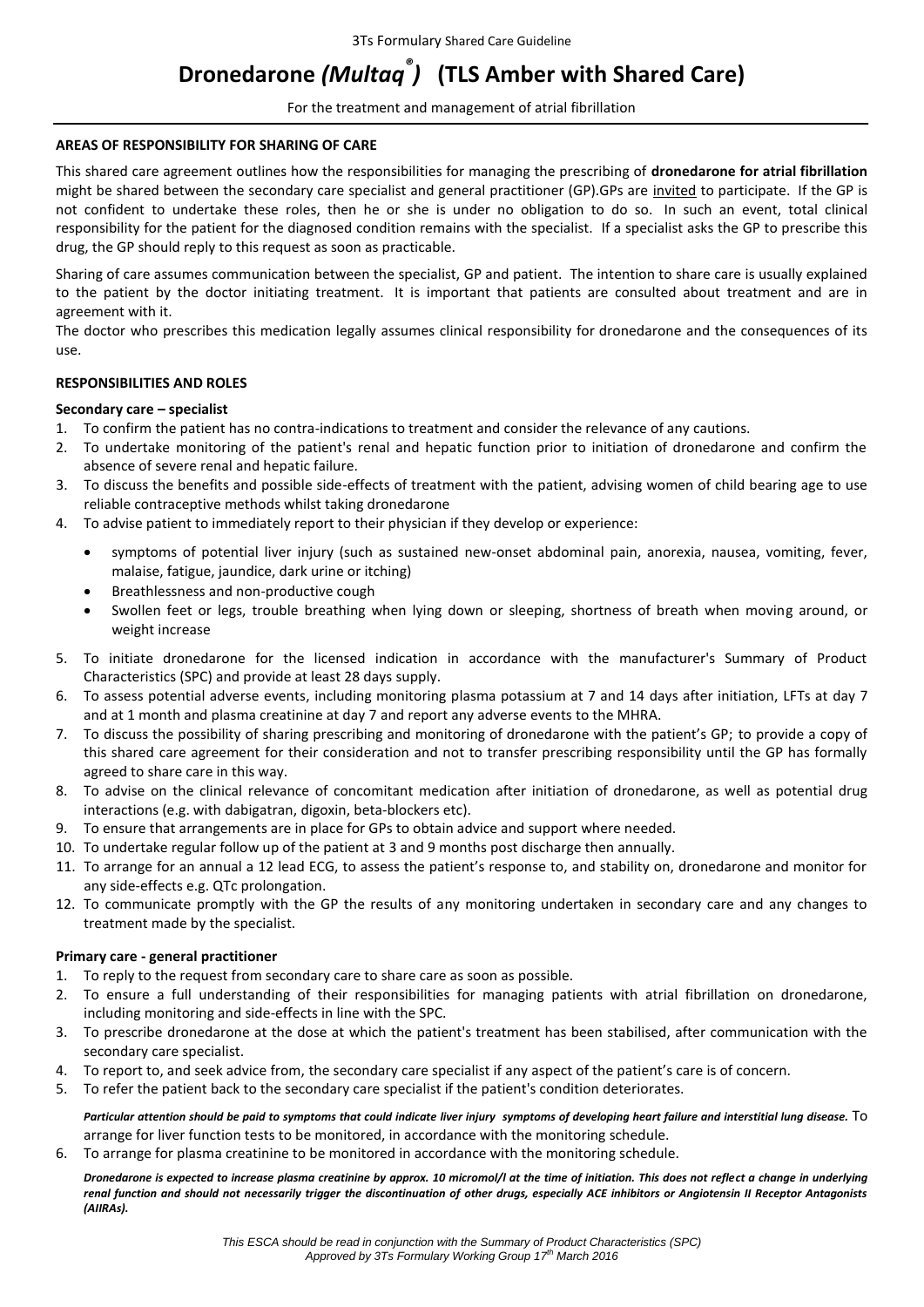*Prior to sharing prescribing and monitoring of dronedarone, the GP and secondary care specialist should agree a threshold for increase in plasma creatinine that would prompt patient referral back to secondary care. As further change in creatinine levels is unlikely to be due to dronedarone, it should also prompt investigation for other causes of renal disease.*

- 7. To monitor plasma potassium levels and plasma magnesium levels in accordance with the monitoring schedule.
- 8. To report any adverse effects to the MHRA & specialist.

# **Patient or carer**

- 1. Report to the specialist or GP if he/she does not have a clear understanding of the treatment.
- 2. Share any concerns in relation to treatment with dronedarone.
- 3. Present rapidly to the GP or secondary care specialist should their condition significantly worsen.
- 4. Notify the GP or secondary care specialist if physical activity causes shortness of breath or if he/she has shortness of breath while at rest or after a small amount of exercise.
- 5. The patient must notify the GP or secobdary care specialist if they develop any of the following:
	- symptoms of potential liver injury (such as sustained new-onset abdominal pain, anorexia, nausea, vomiting, fever, malaise, fatigue, jaundice, dark urine or itching)
	- Breathlessness and non-productive cough
	- Swollen feet or legs, trouble breathing when lying down or sleeping, shortness of breath when moving around, or weight increase
- 6. Immediately report to the GP or secondary care specialist symptoms indicative of liver injury (such as sustained new-onset abdominal pain, ↓ appetite, nausea, vomiting, fever, malaise, tiredness, jaundice, dark urine or itching).
- 7. Report any other adverse effects to the specialist or GP whilst taking dronedarone

# **BACK UP ADVICE AND SUPPORT**

|                                  | Telephone No. | Bleep | Fax | Email                            |
|----------------------------------|---------------|-------|-----|----------------------------------|
| Dr Paul Foley                    | 01793 646214  |       |     | paul.foley@gwh.nhs.uk            |
| Consultant Cardiologist          |               |       |     |                                  |
| <b>GWH Medicines Information</b> | 01793-605029  |       |     | medicines.information@gwh.nhs.uk |
|                                  |               |       |     |                                  |

# **SUPPORTING INFORMATION**

# **Licensed indication**

Dronedarone (Multaq®) is indicated for the maintenance of sinus rhythm after successful cardioversion in adult clinically stable patients with paroxysmal or persistent atrial fibrillation (AF). Due to its safety profile dronedarone should only be prescribed after alternative treatment options have been considered.

# **Place in treatment pathways**

Guidance on the management of atrial fibrillation has been issued by NICE [http://guidance.nice.org.uk/CG36.](http://guidance.nice.org.uk/CG36)

NICE has also produced a technology appriasal for dronedarone: Dronedarone for the treatment of non-permanent atrial fibrillation https://www.nice.org.uk/guidance/ta197.

Dronedarone is recommended as an option for the maintenance of sinus rhythm after successful cardioversion in people with paroxysmal or persistent atrial fibrillation:

- whose atrial fibrillation is not controlled by first-line therapy (usually including betablockers), that is, as a second-line treatment option and after alternative options have been considered and
	- who have at least 1 of the following cardiovascular risk factors:
		- hypertension requiring drugs of at least 2 different classes
		- diabetes mellitus
		- previous transient ischaemic attack, stroke or systemic embolism
		- left atrial diameter of 50mm or greater or
		- age 70 years or older and
		- who do not have left ventricular systolic dysfunction and who do not have a history of, or current, heart failure.

# **Dosage and administration**

In adults, the recommended dose of dronedarone is 400 mg twice daily, with breakfast and evening meal. Do not take with grapefruit juice.

Refer to SPC for more detailed information on missed doses and prescribing in renal impairment, hepatic impairment, children and elderly. [http://www.medicines.org.uk](http://www.medicines.org.uk/)

# **Contraindications and cautions**

Dronedarone is contraindicated in patients with:

- Hypersensitivity to the active substance or to any of the excipients
- Bradycardia <50 beats per minute (bpm)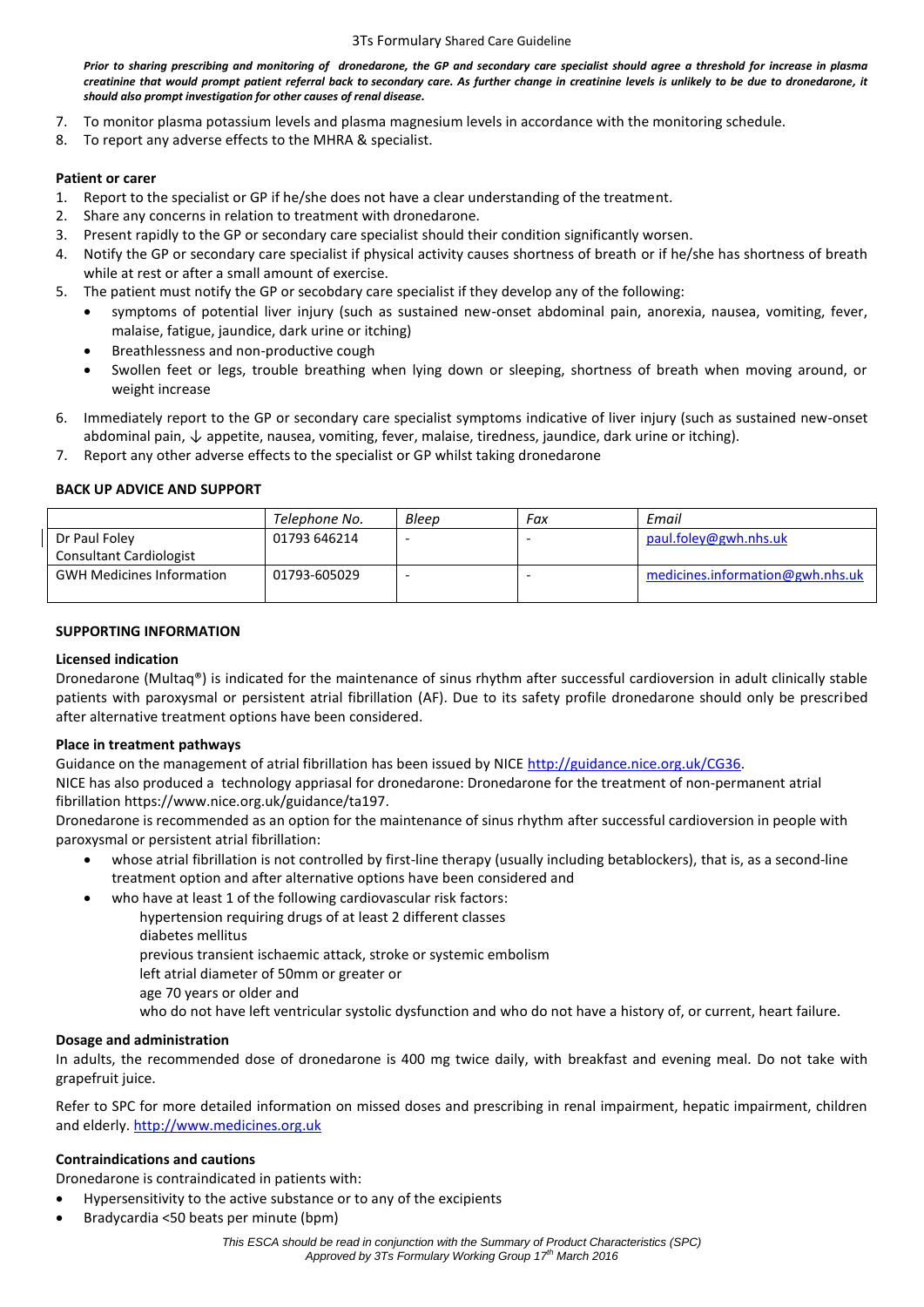- Second- or third- degree atrio-ventricular block, complete bundle branch block, distal block, sinus node dysfunction, atrial conduction defects, or sick sinus syndrome (except when used in conjunction with a functioning pacemaker)
- Patients in unstable hemodynamic conditions,
- Concomitant potent cytochrome P 450 (CYP) 3A4 inhibitors (e.g. ketoconazole, itraconazole, voriconazole, posaconazole, telithromycin, clarithromycin, nefazodone and ritonavir)
- Medicinal products inducing torsades de pointes (such as phenothiazines, cisapride, bepridil, tricyclic antidepressants), terfenadine, certain oral macrolides (such as erythromycin), and Class I and III antiarrhythmics
- QTc Bazett interval ≥500 milliseconds
- Severe hepatic impairment or severe renal impairment (CrCl <30ml/min)
- Co-administration with dabigatran

Dronedarone should be used with caution in patients on MAO inhibitors, beta-blockers or digoxin.

Refer to SPC for more detailed information on contraindication and precautions [http://www.medicines.org.uk](http://www.medicines.org.uk/)

# **Side-effects**

*Very common (≥1/10):*

Congestive heart failure, increased plasma creatinine\*, prolonged QTc interval #

*Common (≥1/100 to <1/10):*

 Bradycardia, diarrhoea, vomiting, nausea, abdo pain, dyspepsia, LFT abnormalities, rashes, pruritus, fatigue, asthenia *Uncommon (≥1/1,000 to <1/100):*

 Dysgeusia, erythemas, eczema, photosensitivity reaction, allergic dermatitis, dermatitis, Interstitial lung disease including pneumonitis and pulmonary fibrosis

*Rare (≥1/10,000 to <1/1,000):*

 Ageusia, hepatocellular liver injury (including life-threatening acute liver failure), Vasculitis, including leukocytoclastic vasculitis, Anaphylactic reactions including angioedema

[\* ≥10% five days after treatment initiation; # >450 msec in male >470 msec in female]

In clinical trials, the most frequently observed adverse reactions with dronedarone 400 mg po bd were diarrhoea, nausea, vomiting, fatigue and asthenia.

Refer to the SPC for a full list of adverse effects & further information [http://www.medicines.org.uk.](http://www.medicines.org.uk/)

Dronedarone has black triangle (▼) status, so all suspected adverse reactions (including those not considered to be serious, those already well recognised and those where the causal link is uncertain) should be reported to the MHRA. <http://www.mhra.gov.uk/home/groups/dsu/documents/publication/con108718.pdf>

# **Monitoring**

| Parameter               | Frequency of monitoring                         | Action                                                |  |
|-------------------------|-------------------------------------------------|-------------------------------------------------------|--|
| Liver function tests    | monthly for 6 months, at 9 months, at 12 months | If ALT is elevated to $\geq$ 3 upper limit of normal  |  |
|                         | and then annually.                              | (ULN), re-check level in 48-72 hrs.                   |  |
|                         |                                                 | If ALT is then confirmed as $\geq 3$ ULN, contact     |  |
|                         |                                                 | Specialist for urgent advice on other treatment       |  |
|                         |                                                 | options then stop dronedarone.                        |  |
| Plasma creatinine       | at 6 months and 12 months then annually.        | If Cr is less than agreed threshold for this patient, |  |
|                         |                                                 | take no further action.                               |  |
|                         |                                                 | If Cr is more than agreed threshold for this patient, |  |
|                         |                                                 | refer to Specialist for review.                       |  |
| Plasma potassium<br>and | at 6 months and 12 months then annually.        | Correct any deficiency if it occurs.                  |  |
| plasma magnesium        |                                                 | Refer back to Specialist for review if deficiency     |  |
|                         |                                                 | persists or frequently recurs.                        |  |

# Electrolytes imbalance

Since anti-arrhythmic medicines may be ineffective or even arrhythmogenic in patients with hypokalaemia, potassium or magnesium deficiency should be corrected before initiation, and during, dronedarone therapy.

# **Drug interactions**

Patients should be warned to avoid grapefruit juice beverages while taking dronedarone.

Dronedarone will increase plasma levels of digoxin, and thus may precipitate symptoms and signs of digoxin toxicity. Clinical, ECG and biological monitoring is recommended, and digoxin dose should be halved. A synergistic effect on heart rate and atrioventricular conduction is possible.

Beta-blockers and calcium antagonists with depressant effect on sinus and AV node should be co-administered with caution. In patients on dronedarone, they should be initiated at low dose, and titrated only after ECG assessment. In patients on calcium

*This ESCA should be read in conjunction with the Summary of Product Characteristics (SPC)* 

*Approved by 3Ts Formulary Working Group 17th March 2016*